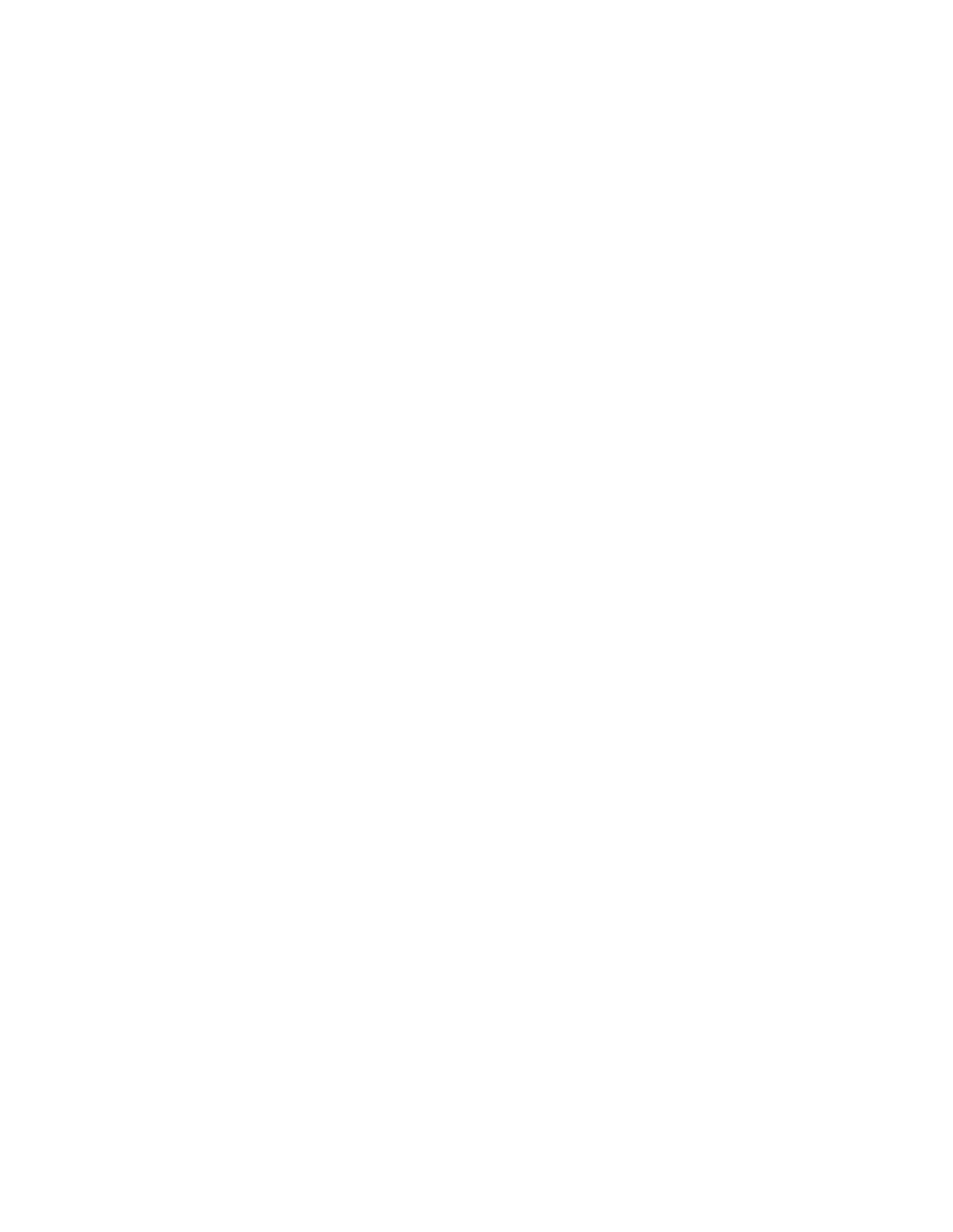## <span id="page-2-0"></span>**TABLE OF CONTENTS**

| Sharing and Exchange of Personal, Health or Disability-Related Information 16 |
|-------------------------------------------------------------------------------|
|                                                                               |
|                                                                               |
|                                                                               |
|                                                                               |
|                                                                               |
|                                                                               |
|                                                                               |
|                                                                               |
|                                                                               |
|                                                                               |
|                                                                               |
|                                                                               |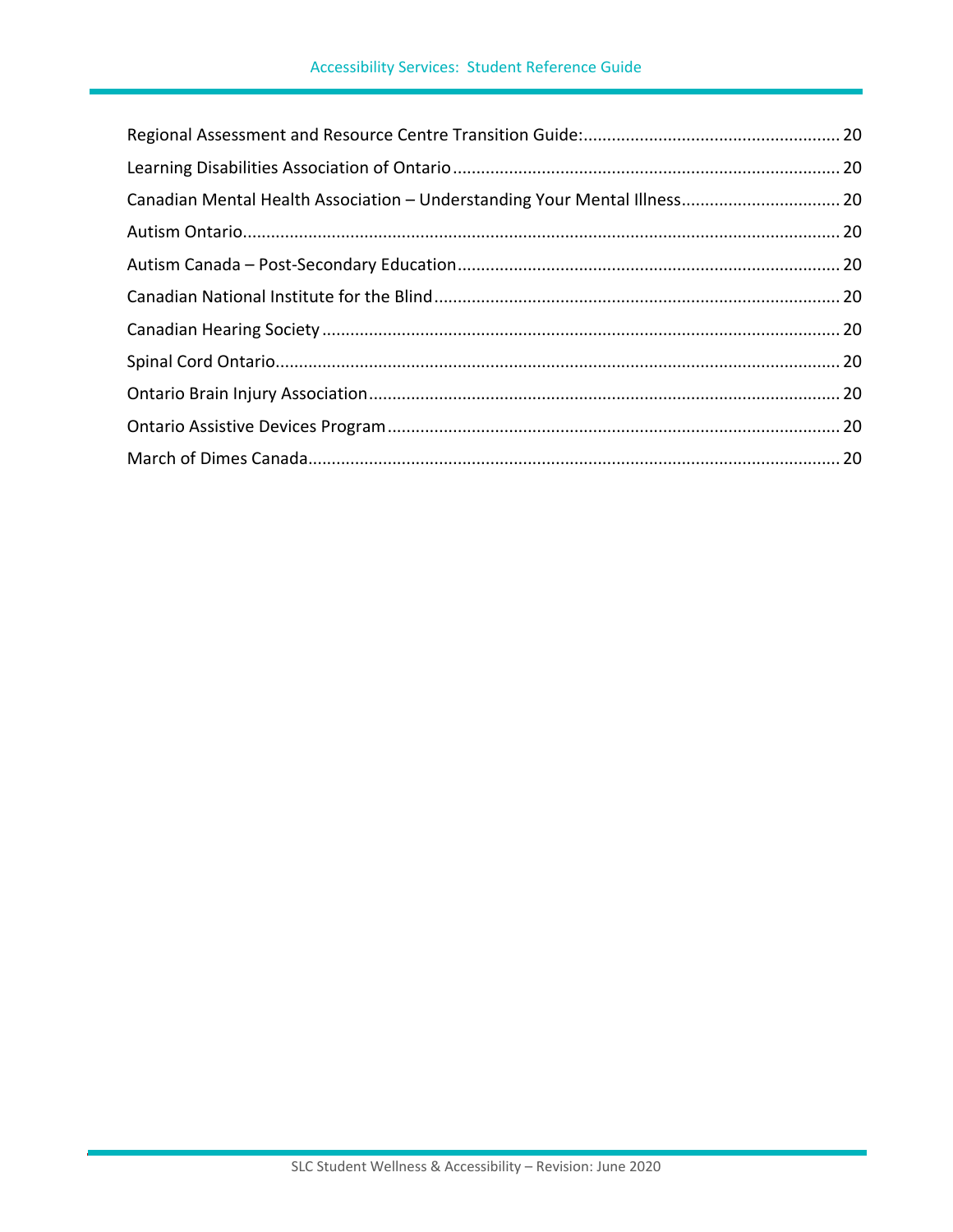## <span id="page-4-0"></span>STUDENT WELLNESS & ACCESSIBILITY OFFICES

#### **Brockville Campus**

2288 Parkedale Avenue Brockville, ON K6V 5X3 **Room 100**

Phone: 613-345-0660 **ext. 3154 or ext. 3111** **Cornwall Campus**

2 St. Lawrence Drive Cornwall, ON K6H 4Z1 **Room M1461**

Phone: 613-933-6080 **ext. 2709**

Fax: 613-345-7871

**Office Hours:** Monday – Friday, 8:00 AM to 4:00 PM **Email:** [accessibility@sl.on.ca](mailto:accessibility@sl.on.ca)

#### **Kingston Campus**

100 Portsmouth Avenue Kingston, ON K7L 5A6 **Room 01230**

Phone: 613-544-5400 **ext. 5504**

Fax: 613-548-7793

## <span id="page-4-1"></span>BOOKING APPOINTMENTS: FREQUENTLY ASKED QUESTIONS

 $Q:$  Who is my Counsellor/Accessibility Advisor?

- A: Your Advisor is the person you will meet with to discuss your disability-related needs, accommodations, and other related issues. When you contact Accessibility Services for the first time, an appointment will be set up for you to meet your Advisor.
- $Q:$  How do I book an appointment with my Advisor?
- *A:* Please contact the front desk at your campus Student Wellness & Accessibility office or email [accessibility@sl.on.ca](mailto:accessibility@sl.on.ca) to book appointments with your Advisor.

#### $Q$ : Can I book regular appointments?

A<sup>*:*</sup> Your Advisor will speak to you about your individual needs and will make recommendations regarding frequency of appointments.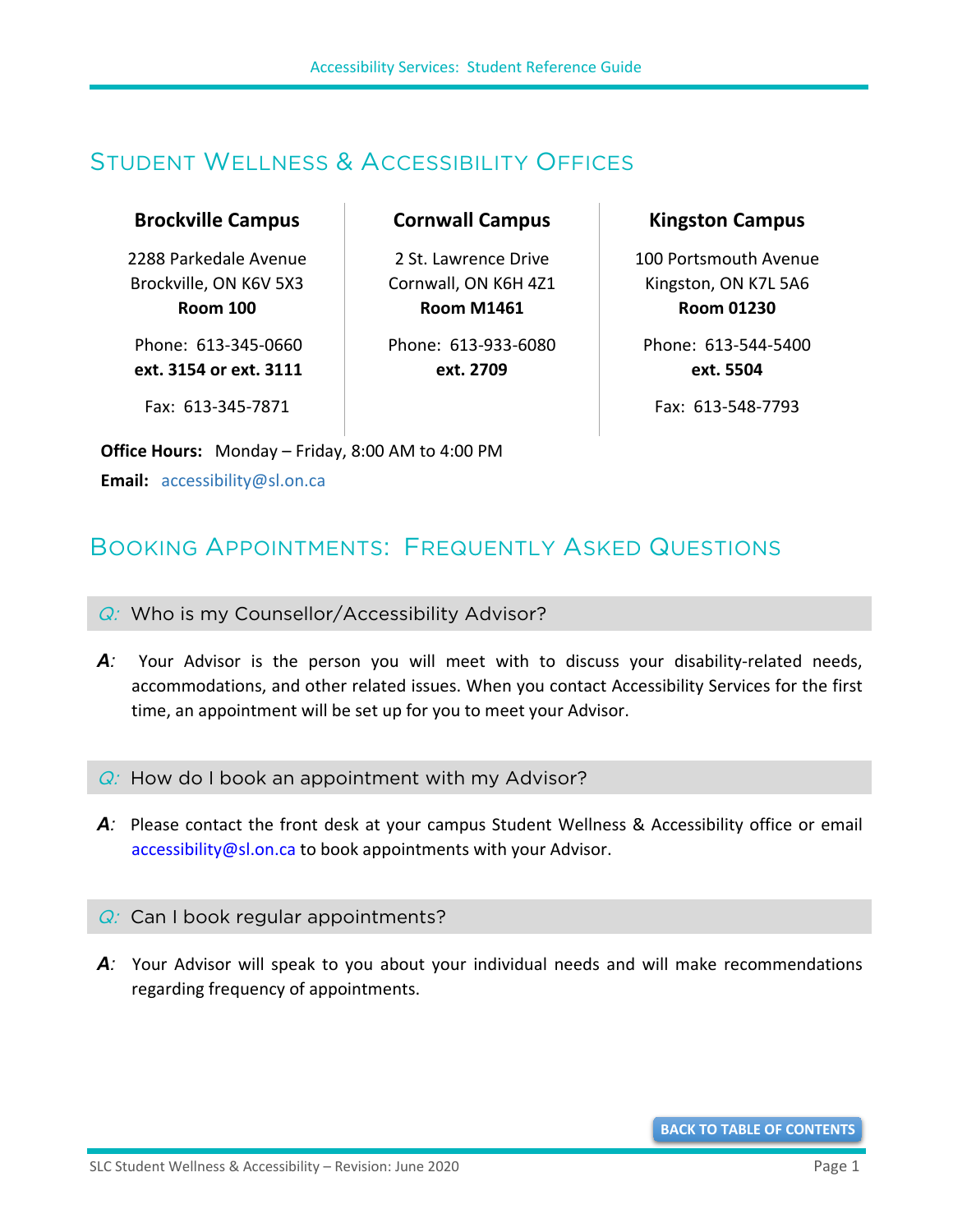#### $Q:$  What if I need to cancel an appointment?

*A:* Please contact your campus Student Wellness & Accessibility office to cancel your appointment. If possible, we ask that you give 24 to 48 hours' notice when cancelling appointments as this allows another student the opportunity to book an appointment.

Please note that missing appointments may result in a delay in service and/or a delay in the implementation of your accommodations. We cannot provide supports if you do not engage in discussions with your Advisor about your needs.

#### $Q:$  What if I am late for an appointment?

A<sub>*:*</sub> Please contact your campus Student Wellness & Accessibility office immediately. Your appointment may be rescheduled to ensure that there will be sufficient time to adequately address all of your questions and/or concerns. You may be required to reschedule your appointment if you are more than 10 minutes late.

### <span id="page-5-0"></span>ACADEMIC ACCOMMODATIONS EXPLAINED

Students with temporary or permanent disabilities or functional limitations (as defined in Section 10 (1) of the Ontario Human Rights Code, 1990) can access individually-designed supports, personal counselling, and accommodations to meet their academic and placement needs. The goal of Student Wellness & Accessibility is to address the attitudinal, informational, communication, technological, organizational, and physical barriers that can hinder the success of students with disabilities as they strive to achieve their educational, personal, and career goals.

Academic Accommodations provide support to all students with disabilities, both temporary and permanent, with valid documentation. An **accommodation** is a change in the typical way a student is expected to learn, complete assignments or take part in class. Accommodations include things like alternative reading formats or physical changes to the classroom.

St. Lawrence College will accommodate students with temporary or permanent disabilities. Accommodations are based on the functional limitations associated with a student's disability that interfere with their academic functioning, keeping in mind specific program requirements. Students who receive accommodations must still meet the essential course and program requirements in order to be successful. This means two people with the same diagnosis might have different accommodations because of the unique aspects of their circumstances and the courses they are taking. Accommodations provided to our students with disabilities equalize the learning environment. They do not guarantee success and do not provide an advantage - they simply "level the playing field".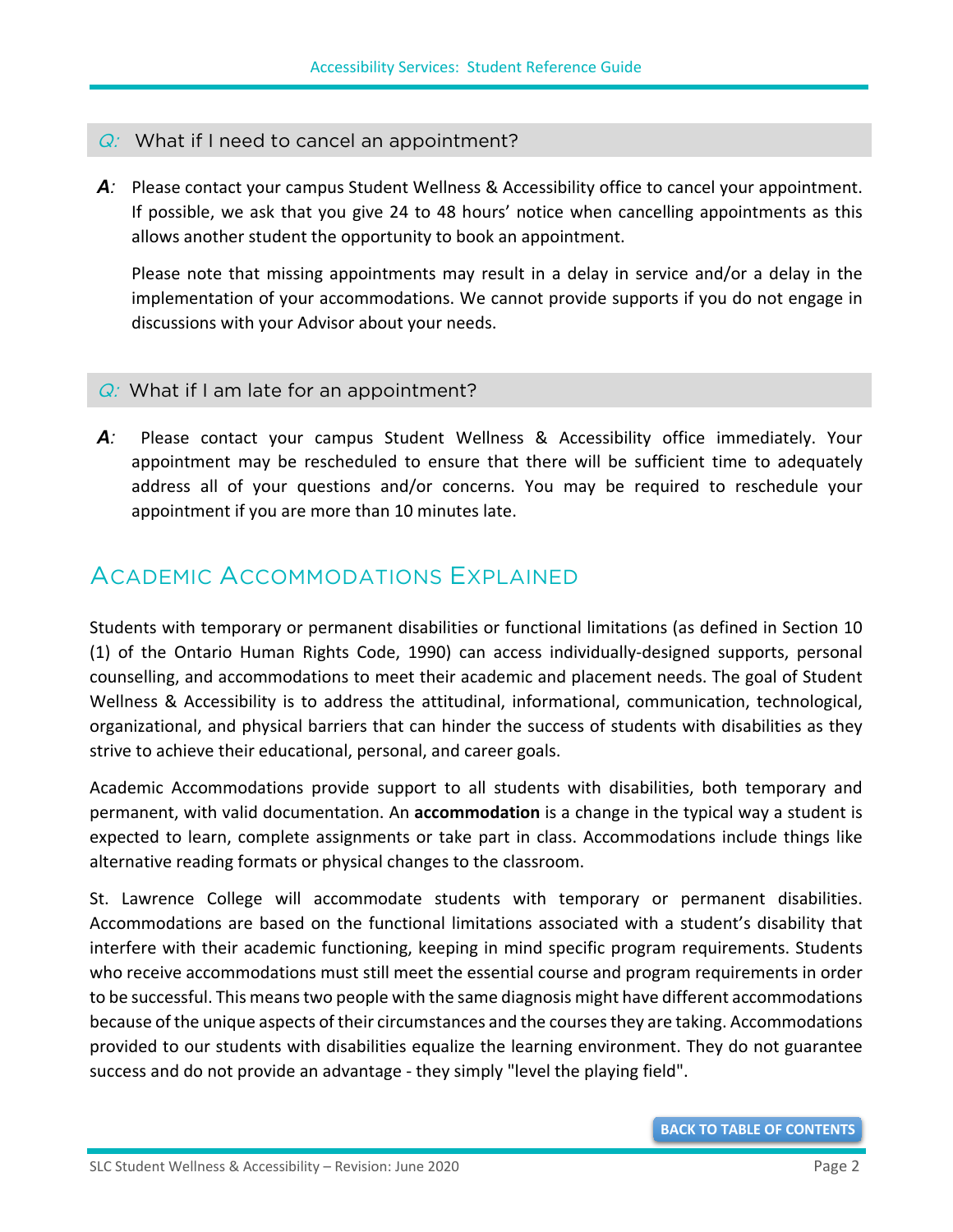Examples of Common Accommodations:

- Extra time for tests/exams
- Recorded lecture
- Note-taking services
- Access to computer in class
- Reduced course load (please read below for important information about this accommodation)

## <span id="page-6-0"></span>REDUCED COURSE LOAD

Students with a **permanent disability** who are registered with Student Wellness & Accessibility have the option of taking a reduced course load. A reduced course load means that students take a smaller number of courses each semester, and then add semesters on to the end of their program. For example, if a student is in a one-year program and decides to take a 50% course load, the program becomes two years. There is a tuition subsidy (discount) for the additional semesters, for eligible students. Students on a reduced course load maintain full-time student status as long as the course load remains between 40% and 100% of a full course load. Full time student status means that students remain full time for OSAP purposes and retain other full time student benefits such as the bus pass, health plan, and so on. To discuss this option, come to Student Wellness & Accessibility. If it is determined that a reduced course load will best support your academic success, you will need to complete some forms at Student Wellness & Accessibility before it becomes official and before you withdraw from any courses. Please note that there are financial implications of withdrawing from courses after the first drop deadline, which is usually two weeks after the start of each semester. Therefore, if you are considering this option, you are encouraged to contact Student Wellness & Accessibility as soon as possible.

## <span id="page-6-1"></span>ADDITIONAL STUDENT WELLNESS & ACCESSIBILITY SERVICES

#### <span id="page-6-2"></span>Counselling Services

Counselling Services are a part of Student Services, and are designed to provide support to students during their time at St. Lawrence College. Meeting with a friendly and professional counsellor with whatever may be challenging or troubling, can make a difference. Our counsellors provide a wide range of strategies and supports to assist you in doing your best during your time at St. Lawrence College.

Some common areas of concern addressed in counselling are:

• transition to college life,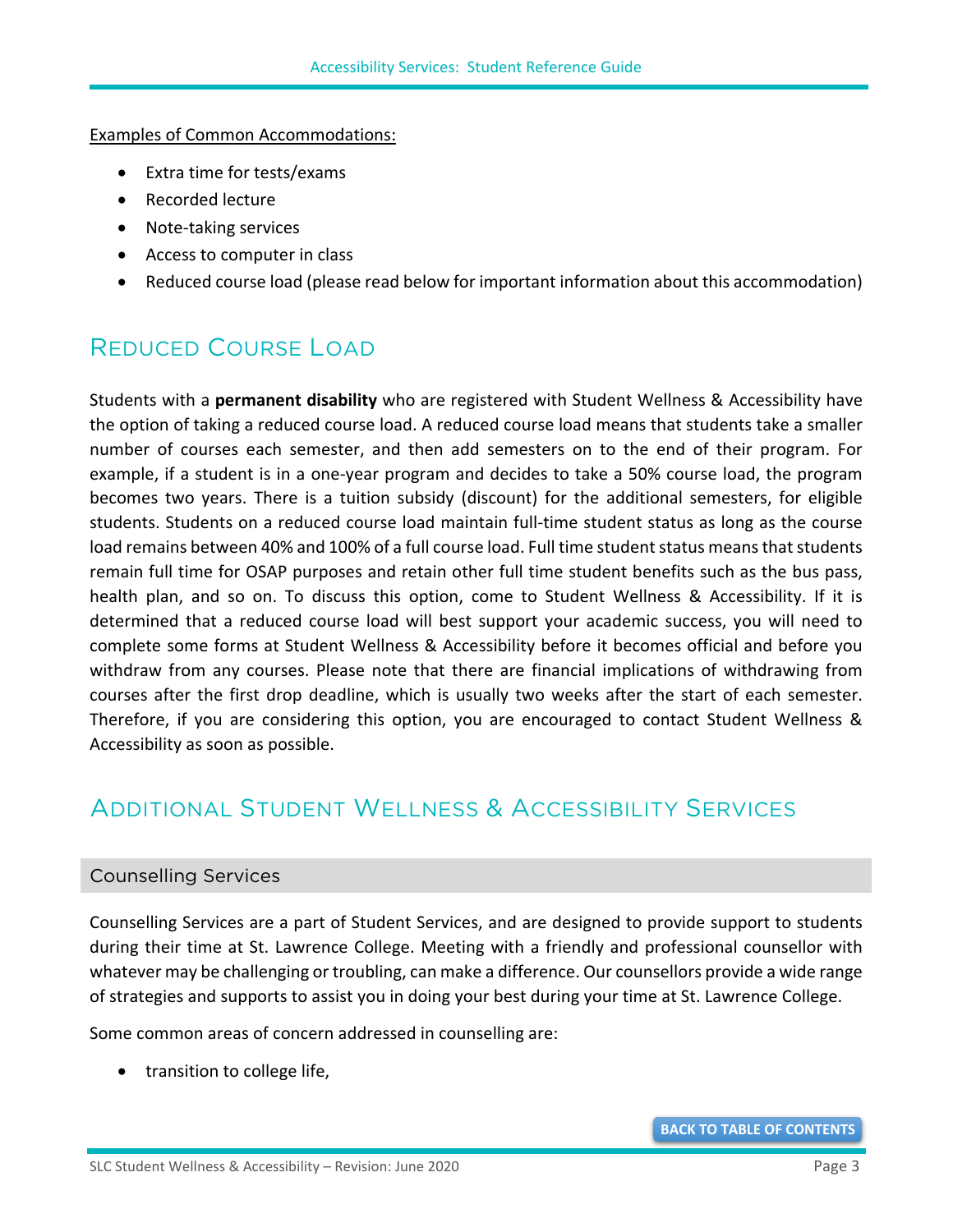- adjustment to disability or health related concerns,
- anxiety or mood issues,
- stress management,
- conflict with family and friends,
- grief/loss,
- relationship problems,
- self-esteem,
- sexuality,
- substance use,
- and much more.

#### <span id="page-7-0"></span>[Learning Strategies Services](https://www.stlawrencecollege.ca/campuses-and-services/services-and-facilities/accessibility/our-services/learning-strategies/)

Learning Strategies (LS) are active plans or approaches that help you to learn more effectively and efficiently.

Our Learning Specialists assist students with the development of skills and motivation necessary for academic success. Learning Strategy appointments use a **one-on-one approach** with a focus on the **individual needs of each student**. Learning Specialists and students work collaboratively to create a plan to work on skills such as time management, organization, note-taking strategies, effective textbook-reading methods, study practices, and more.

#### <span id="page-7-1"></span>[Adaptive Technology Services](https://www.stlawrencecollege.ca/campuses-and-services/services-and-facilities/accessibility/our-services/adaptive-technology-training/)

**Adaptive or Assistive Technology (AT)** is a generic term that includes any piece of equipment or software that is used to increase efficiency, maintain function, or improve the capability of individuals with disabilities. AT is used to achieve greater independence while compensating for any functional deficits. The Adaptive Technologists work closely with the Counsellors/Accessibility Advisors in supporting students with disabilities.

After a referral, students may see an Adaptive Technologist for:

- an AT assessment and/or review of existing AT
- assistance with accessing possible funding sources and the ordering / purchasing process
- on-going training and troubleshooting needs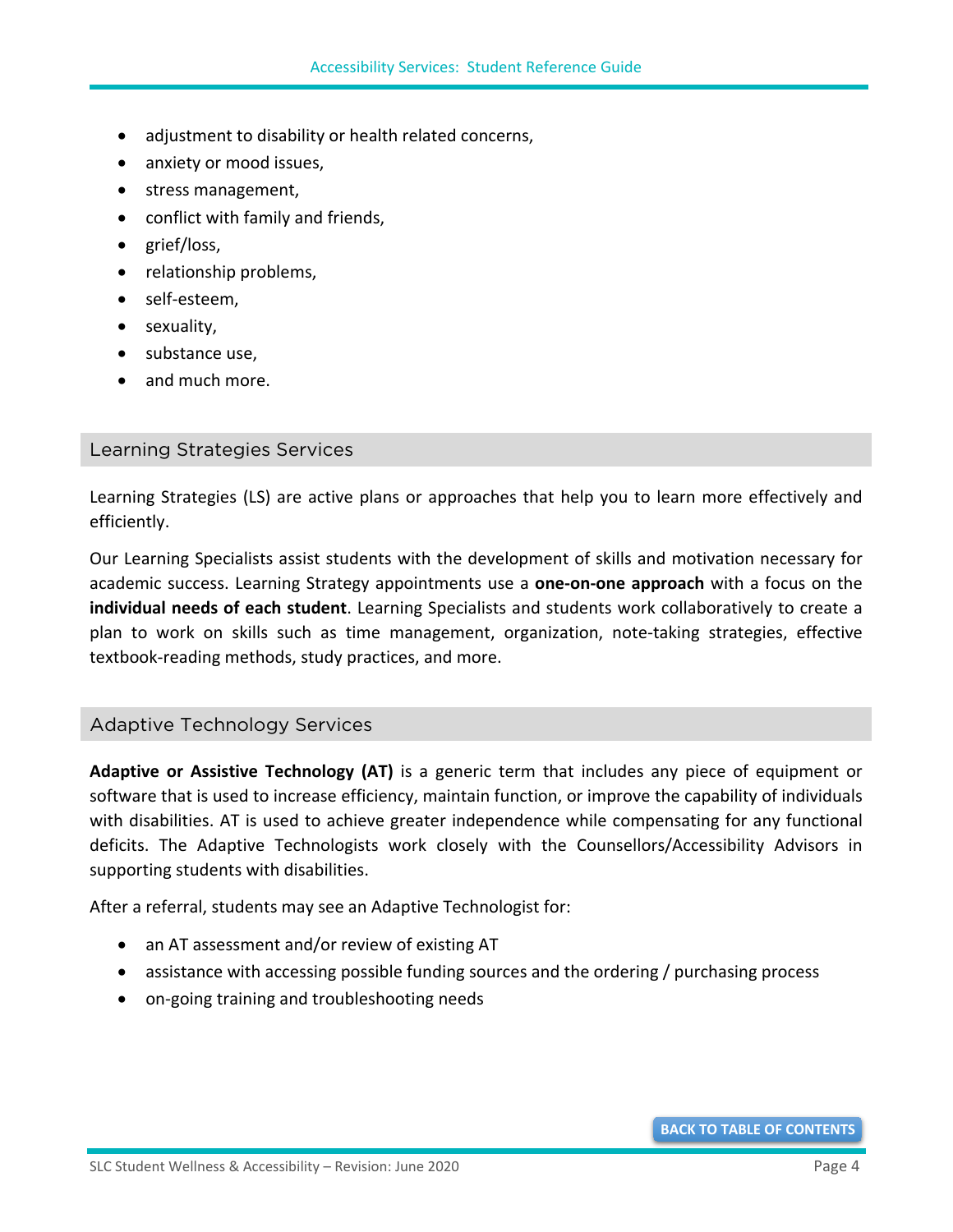#### <span id="page-8-0"></span>Test Centres Services

The Test Centre provides a quiet, comfortable, professional, and secure testing environment for students with disabilities when those needs cannot be met in the classroom. The Test Centre can accommodate pen-and-paper tests as well as electronic, online tests. If you are registered with Student Wellness & Accessibility and have a current Accommodation Letter that includes use of the Test Centre as an accommodation, you can do your tests/exams in the Test Centre.

- Before attending any of the Test Centres, please ensure you have read and understand the conduct requirements: [https://www.stlawrencecollege.ca/campuses-and-services/services](https://www.stlawrencecollege.ca/campuses-and-services/services-and-facilities/test-centre/test-centre-rules/)[and-facilities/test-centre/test-centre-rules/.](https://www.stlawrencecollege.ca/campuses-and-services/services-and-facilities/test-centre/test-centre-rules/)
- You must show your student ID card or photo ID to the supervising proctor.
- If you use extra time and your test conflicts with another class or test, you are encouraged to discuss alternate arrangements, in advance, with your professor.
- Ensure you allow enough time to write your tests, considering the Test Centre hours.
- It is your responsibility to monitor your time throughout your tests. There are clocks in the Test Centres.
- Unless you (or your Accommodation Letter) indicate otherwise to your instructor, your "default" for tests is a Test Centre.
	- $\circ$  If you choose to write in the classroom instead of a Test Centre, you are required to notify your professor at least **2 business days** prior to the scheduled test. Similarly, if you have notified your instructor that your default for tests is the classroom, and you want to write a test in a Test Centre, you are required to notify your instructor at least **2 business days** prior to the scheduled test.
	- $\circ$  If you do not notify them of changes in time, you will need to write in the default location.
- Make note of your default test location for each course. Professors are not expected to have extra copies of tests in the classroom and are not expected to put tests in the Test Centre if they are not given enough notice.

#### Kingston – Test Centre

• If you have "Test Centre – Kingston" on your Accommodation Letter, it gives you access to the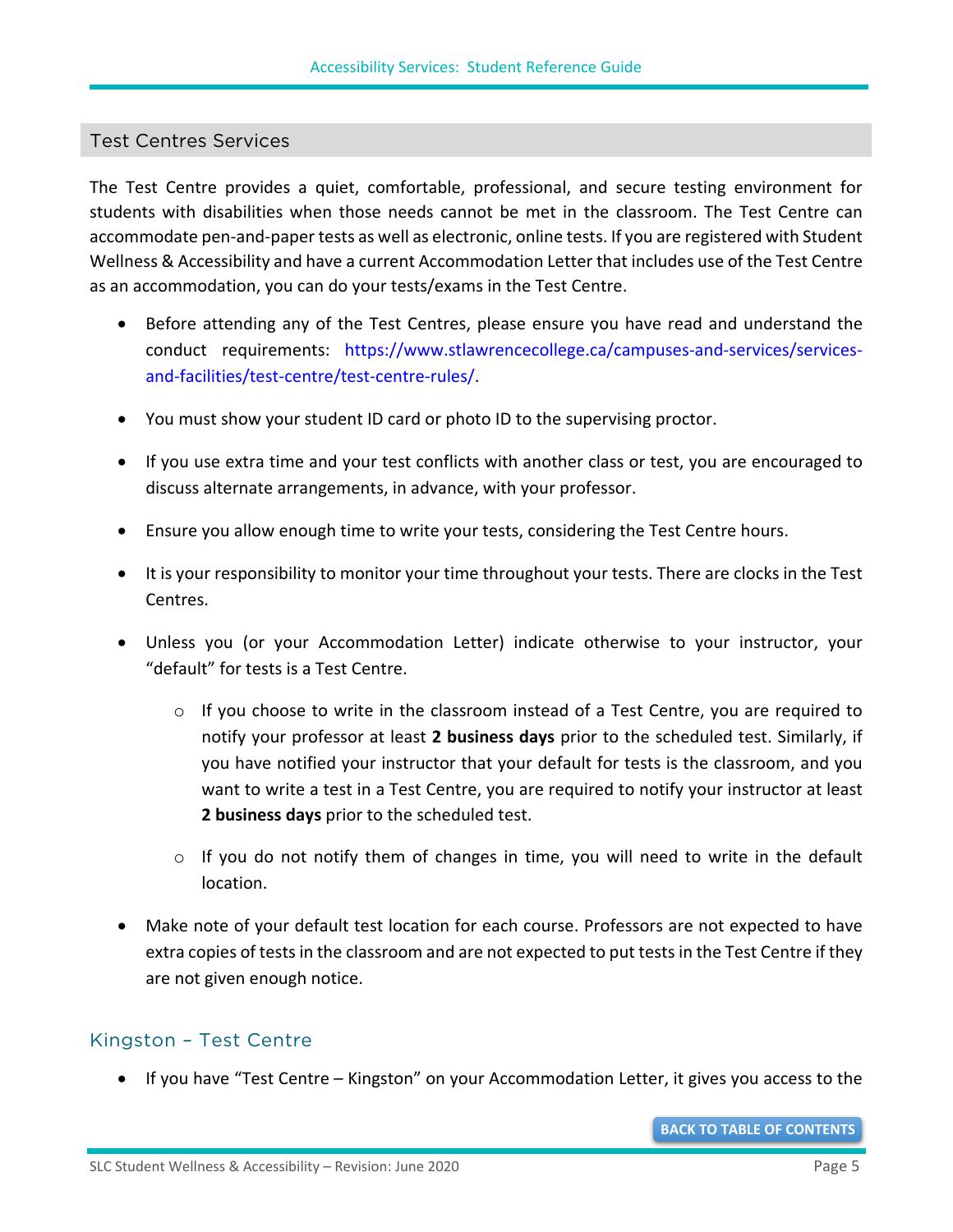#### **2nd floor Test Centre in Rm 22120**.

- You do not book to do your tests in this Test Centre unless you need a computer.
- There are computers in this Test Centre, for tests using Microsoft office programs or for Blackboard tests (no assistive software available). Contact the Test Centre (see below) at least 3 business days prior to test to book.

#### **Kingston Test Centre Location** Room 22120

**Contact Information** 613-544-5400, ext. 1236, or [testcentrekingston@sl.on.ca](mailto:testcentrekingston@sl.on.ca)

#### Kingston – Accessible Test Centre (ATC)

- If you have "Accessible Test Centre" accommodations on your Accommodation Letter, it gives you access to **Room 00485**. The ATC provides access to accommodations not available in the 2nd floor Test Centre, such as assistive software.
- If you have been referred to the ATC by Student Wellness & Accessibility, you must register for this Test Centre by attending a Learning Coach Coordinator intake appointment (made at the front desk of Student Wellness & Accessibility). This appointment should take place a week or so prior to your first test.
- You must also book your tests online at least **3 business days** prior to each test. You can book your tests online at [https://www.stlawrencecollege.ca/forms/testing-request/.](https://www.stlawrencecollege.ca/forms/testing-request/)

**Please note:** If you miss this deadline, you can still write in the 2nd floor Test Centre (Rm 22120), no booking required. However, you would only have access to an extra time accommodation (if this is applicable to you), and you would not have access to any other accommodations.

#### **Accessible Test Centre (ATC) Location** Room 00480

**Contact Information**

613-544-5400, ext. 1194, or [ATCKingston@sl.on.ca](mailto:ATCKingston@sl.on.ca)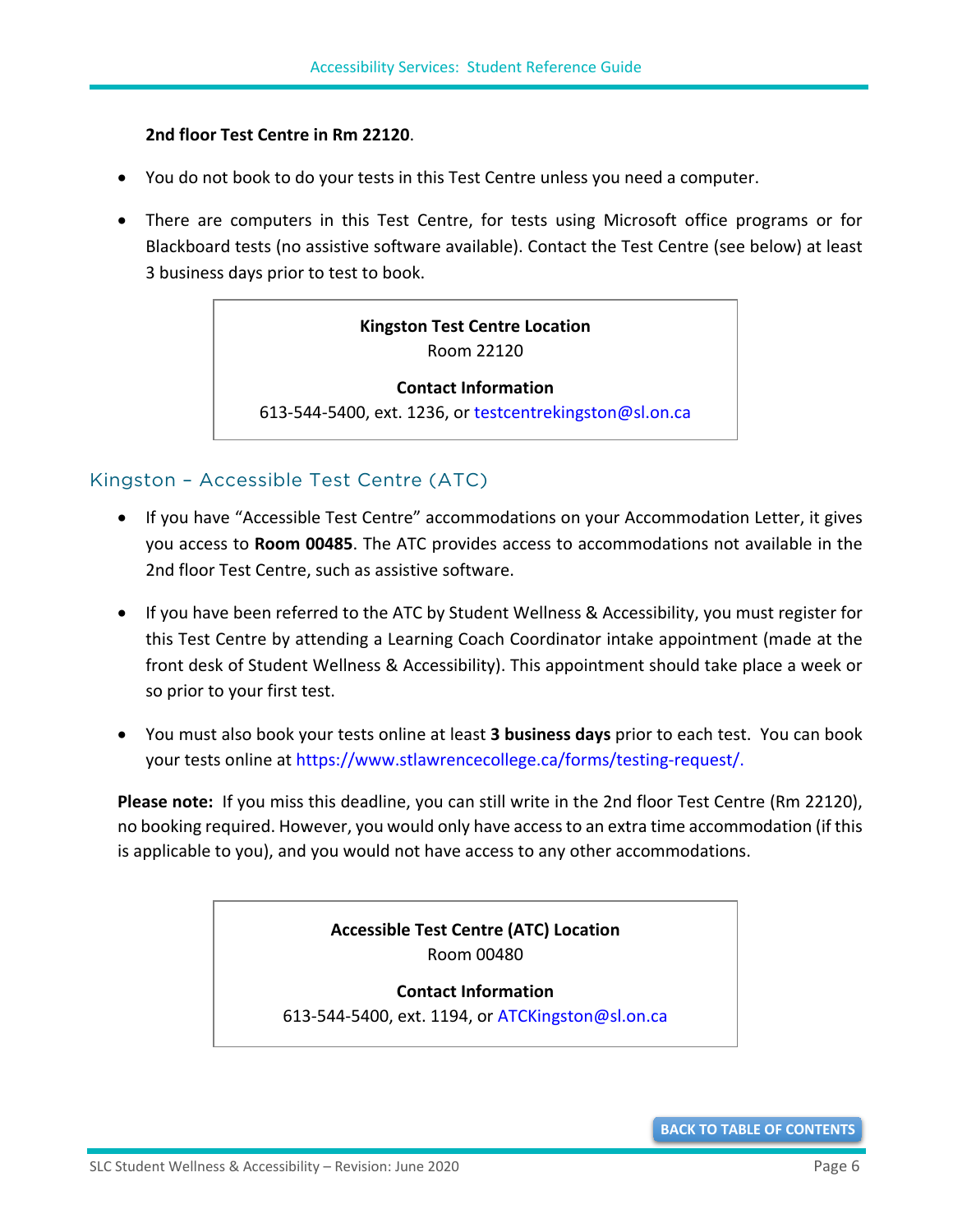#### Brockville – Test Centre

Students in need of specific accommodations and accessibility for tests/exams should contact:

## **Brockville Test Centre Location** Room 212 **Contact Information**

613-345-0660, ext. 3129, or [testcentrebrockville@sl.on.ca](mailto:testcentrebrockville@sl.on.ca)

Students may also wish to contact their on-campus Student Success Facilitator, as well as Student Wellness & Accessibility, for additional resources.

#### Cornwall – Test Centre

Students in need of specific accommodations and accessibility for tests/exams should contact:

#### **Cornwall Test Centre Location** Room M1420

#### **Contact Information**

613-933-6080, ext. 2202, or [testcentrecornwall@sl.on.ca](mailto:testcentrecornwall@sl.on.ca)

Students may also wish to contact their on-campus Student Success Facilitator, as well as Student Wellness & Accessibility, for additional resources.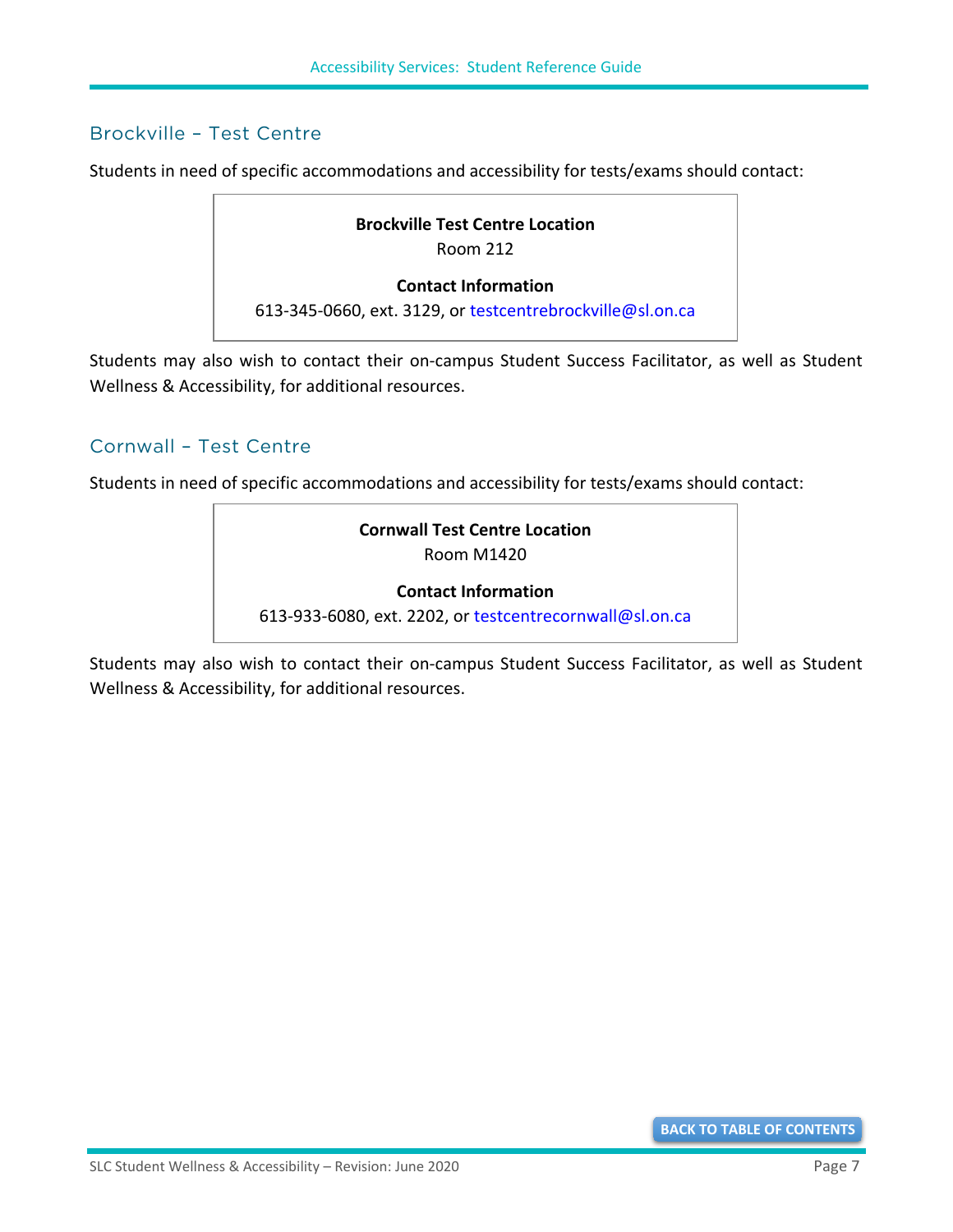## <span id="page-11-0"></span>ALTERNATIVE FORMAT TEXTBOOKS

Students who are registered with Student Wellness & Accessibility may be eligible for alternative format textbooks, depending on their functional limitations.

To obtain your textbooks in alternative format, you must submit your request via online form at: [https://stlawrencecollege.ca/forms/alternative-format-textbook/.](https://stlawrencecollege.ca/forms/alternative-format-textbook/) If you require an alternative, please contact [altmedia@sl.on.ca.](mailto:altmedia@sl.on.ca)

#### **Step 1: Obtain a copy of your SLC Booklist**

- Find this document by logging into the student portal at slc.me. From the homepage, find "Academics" in the top navigation bar, and click on "Book Lists/Learning Materials"." Search the book Lists by campus and semester.
- Save a copy to your computer/device. This can be uploaded with the online form.

#### **Step 2: Obtain a copy of proof that you have purchased the textbooks that you require in altformat**

• Take a clear photo, scan or screenshot of your book receipt. This can be uploaded with the online form.

If you do **NOT** have your book receipt, please contact [altmedia@sl.on.ca.](mailto:altmedia@sl.on.ca)

#### **Step 3: Complete Alternative Textbook Request Form**

• Complete the form at [https://stlawrencecollege.ca/forms/alternative-format-textbook/.](https://stlawrencecollege.ca/forms/alternative-format-textbook/) The above 2 items can be uploaded with this form before submitting.

If you need assistance, please contact the Altmedia Technician at [altmedia@sl.on.ca,](mailto:altmedia@sl.on.ca) or visit your campus location below.

| <b>Brockville Campus</b>       | <b>Cornwall Campus</b>        | <b>Kingston Campus</b>               |
|--------------------------------|-------------------------------|--------------------------------------|
| <b>Student Wellness &amp;</b>  | <b>Student Wellness &amp;</b> | <b>Assistive Technology Computer</b> |
| <b>Accessibility Office</b>    | <b>Accessibility Office</b>   | Lab                                  |
| Room 100                       | <b>Room M1461</b>             | Room 00490                           |
| 613-345-0660, ext. 3154 / 3111 | 613-933-6080, ext. 2709       | 613-544-5400, ext. 1636              |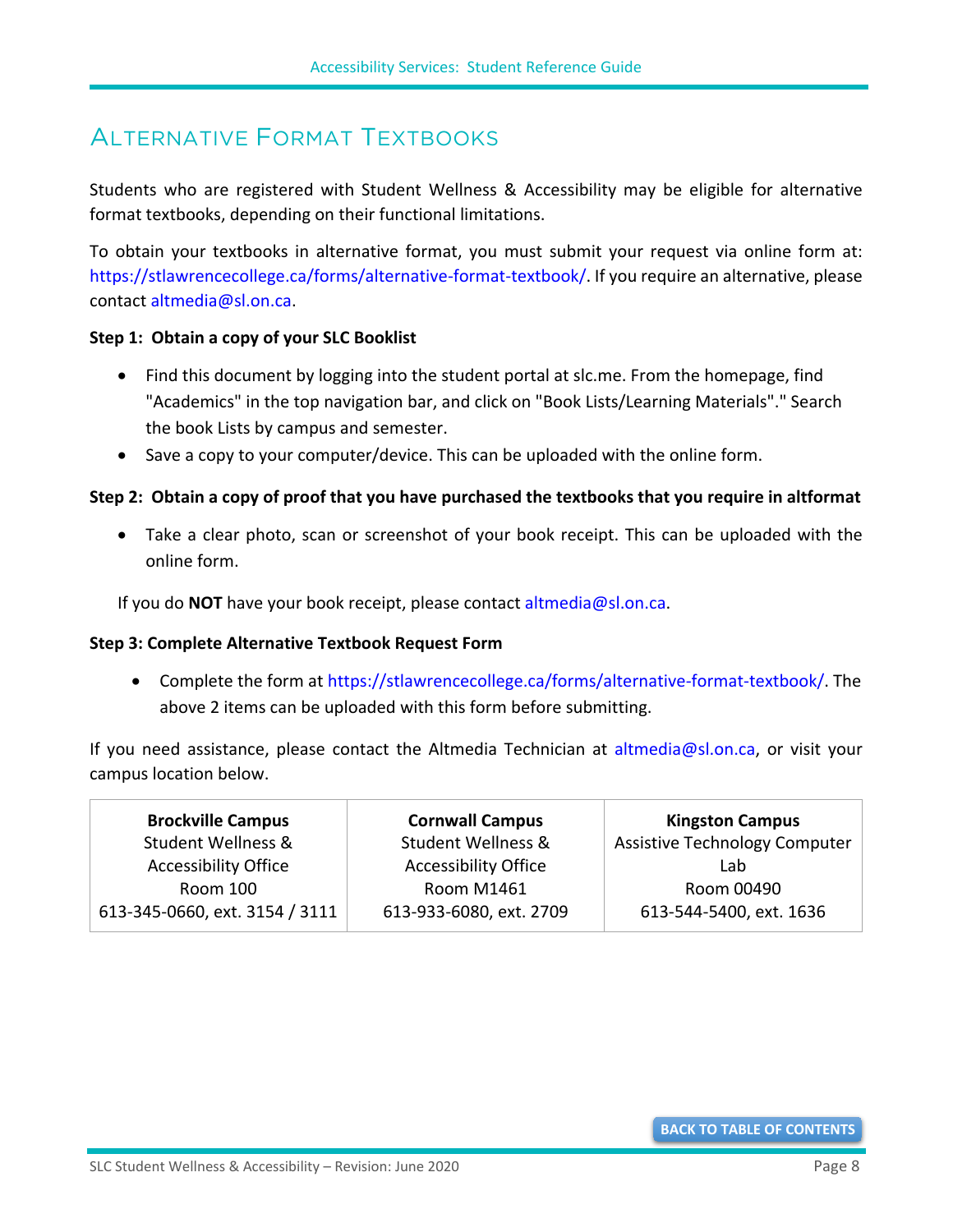## <span id="page-12-0"></span>ACCOMMODATIONS: FREQUENTLY ASKED QUESTIONS

- $Q:$  I have an accommodation to write my tests in the Test Centre. What if I want to write my test in the classroom instead?
- A: You can change the location for quizzes/tests/exams (Test Centre to classroom or classroom to Test Centre) as long as you notify your professor by email at least 2 business days before the scheduled test date. Professors are not obligated to have extra copies of tests in the classroom and, therefore, if you show up to write your test in the classroom, you will likely be told you need to go to the Test Centre to write the test.
- $Q:$  I have accommodations in place, but I find I'm struggling academically. What can I do?
- A: Make an appointment at the Student Wellness & Accessibility front desk to review supports available. The earlier you get in touch with Student Wellness & Accessibility, the better it will feel to get things on track.

#### $Q:$  Am I required to use the services and accommodations available to me?

A: No. Your accommodations are designed to meet your disability-related needs, but those needs may vary depending upon the format of your course. As such, you may find that there are times when you choose not to use the available supports. In these cases, we strongly encourage you to speak to your Advisor about your decision.

#### $Q:$  I want to get a tutor, how do I do that?

A: If you are interested in receiving Peer Tutoring or would like to become a Peer Tutor yourself, please learn more by visiting the following site:

[https://www.stlawrencecollege.ca/campuses-and-services/services-and-facilities/peer](https://www.stlawrencecollege.ca/campuses-and-services/services-and-facilities/peer-tutoring/)[tutoring/](https://www.stlawrencecollege.ca/campuses-and-services/services-and-facilities/peer-tutoring/)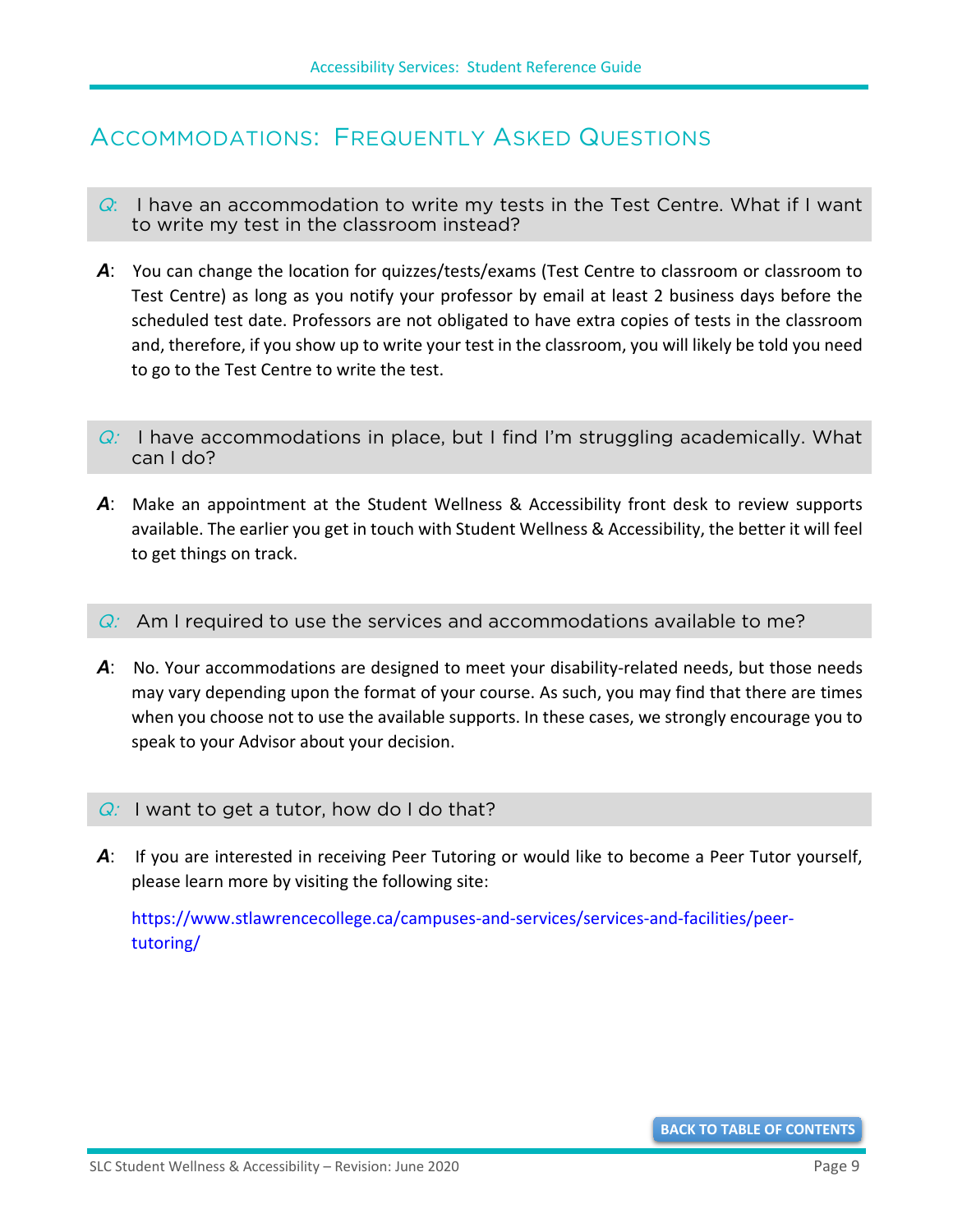- $Q$ : One of my friends has an accommodation that I want. How do I get it added to my Accommodation Letter?
- A: The accommodation process is an individualized process, based on the student's needs and the disability documentation provided by the student. This means that students are eligible for only the accommodations that are appropriate to their individual needs, and Accommodation Letters will be different for different students. If you would like to review your accommodations, please book an appointment at Student Wellness & Accessibility. Sometimes students decline an accommodation but later realize it would be helpful for them. We can change an Accommodation Letter at any time in the semester, provided any accommodation changes support the identified functional need or limitation. If you have new or additional disability documentation you would like Student Wellness & Accessibility to consider, please provide it to Student Wellness & Accessibility at the time of booking the appointment.
- $Q: I'm$  in my first year of a 2-year program. Will my Accommodation Letter be sent to my professors next year?
- *A*: Check the expiry date at the top left of your Accommodation Letter. Upon expiry of your Accommodation Letter, you will need to renew your Accommodation Letter, either at the Student Wellness & Accessibility front desk, or online at:

<https://www.stlawrencecollege.ca/forms/accommodation-letter-renewal-form/>

- $Q$ : I provided Student Wellness & Accessibility with disability documentation to get accommodations. Do I need to provide that documentation every year?
- *A*: If your disability documentation is out-of-date or is only valid for a certain period of time, you will see "interim" or "temporary" at the top-left of your Accommodation Letter; this means that you need to provide updated disability documentation to Student Wellness & Accessibility to be able to renew your Accommodation Letter. If your Accommodation Letter indicates that it is "permanent", you do not have to provide disability documentation again, unless you are requesting additional accommodations. If you are requesting additional accommodations, you might (or might not) need to provide additional disability documentation; check with Student Wellness & Accessibility.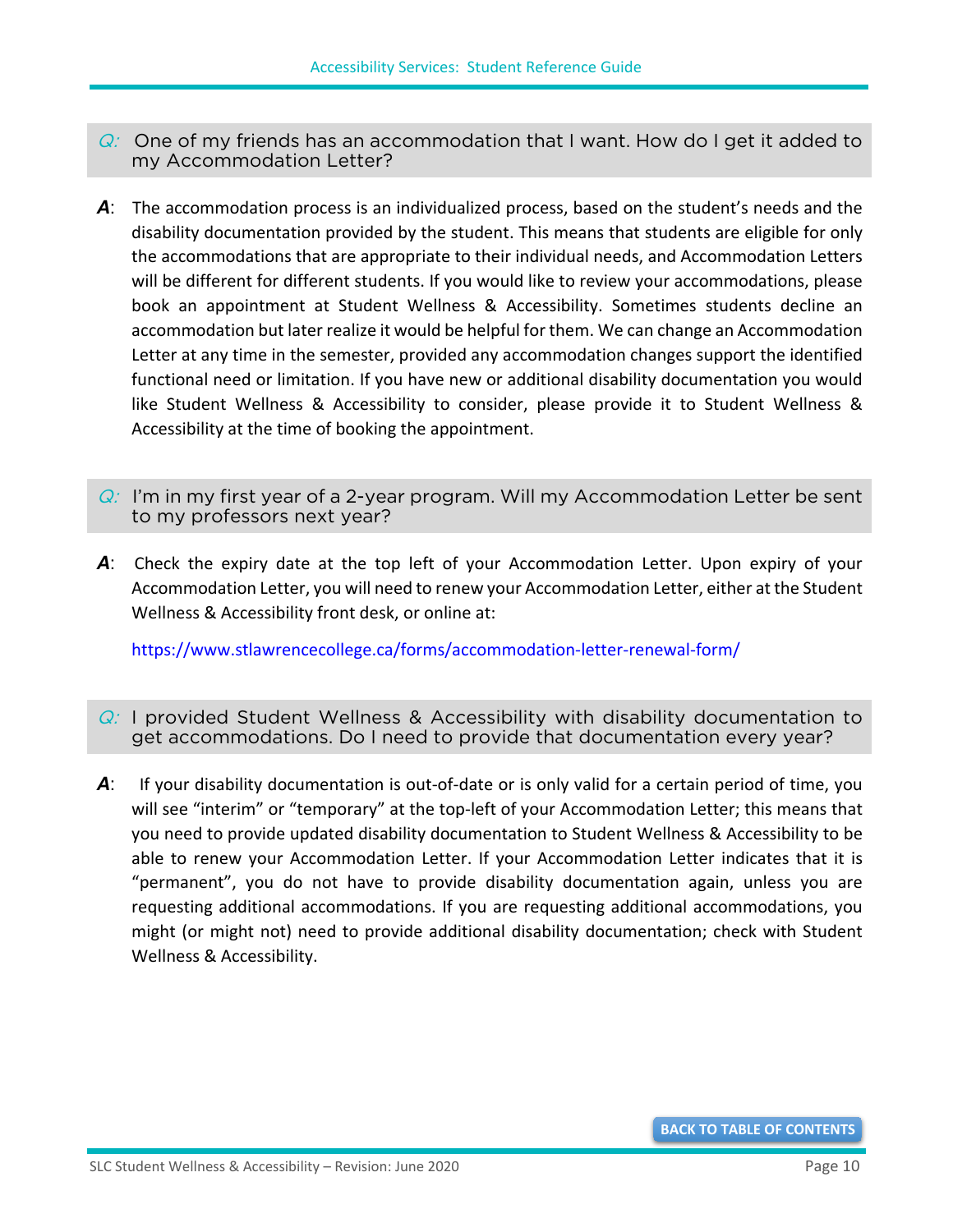#### $Q:$  Do I have to disclose my disability to my instructors?

- A: No, the choice to disclose is entirely yours. Your professor will be aware that you need accommodations when they receive a copy of your Accommodation Letter. However, this letter contains no information about your disability. In some circumstances, however, disclosing the nature of your disability could be very helpful to you or your professor for the purposes of arranging your accommodations. You are encouraged to speak with Student Wellness & Accessibility at any time if you have questions or concerns about disclosing your disability to anyone outside of the Student Wellness & Accessibility office.
- $Q$ : What should I do if my professor is not implementing my accommodations as I thought they would?
- *A*: Your Accommodation Letter represents the SLC Student Wellness & Accessibility formal approval of your academic accommodation plan. All SLC employees are expected to honor this letter, but sometimes misunderstandings can occur. You are encouraged to communicate your concerns to your professor and/or contact Student Wellness & Accessibility to help you resolve the issue.
- $Q$ : Will taking a reduced course load affect my eligibility for disability grants/bursaries of Ontario Student Assistance Program (OSAP)?
- A: Most scholarships require confirmation that you are registered in a full-time program at college or university. If you are taking a reduced course load as an accommodation of your disability, it can be considered the equivalent of a full course load carried by a student without a disability. OSAP requires a minimum course load of 40% for students who are officially approved for a reduced course load.
- $Q$ : What if I become ill or the symptoms of my disability become so severe that I need to withdraw from my program and come back at a later time?
- A: If you're not sure whether to withdraw or not, we encourage you to come to Student Wellness & Accessibility to discuss your situation. If you decide to withdraw, you need to complete a Program Status Change Form at your School Office (e.g., School of Community Services, School of Skilled Trades). After that, you have the option to submit a Medical Compassionate Request for Withdrawal Form to the Registrar's Office to request a) a pro-rated refund of your tuition fees, and/or b) replacing any F (Fail) grades with W (Withdrawal) grades on your transcript, so that your withdrawal does not adversely affect your GPA. You can get the Medical Withdrawal Form at Student Services or at Student Wellness & Accessibility. The form needs to be signed by your

**[BACK TO TABLE OF CONTENTS](#page-0-0)**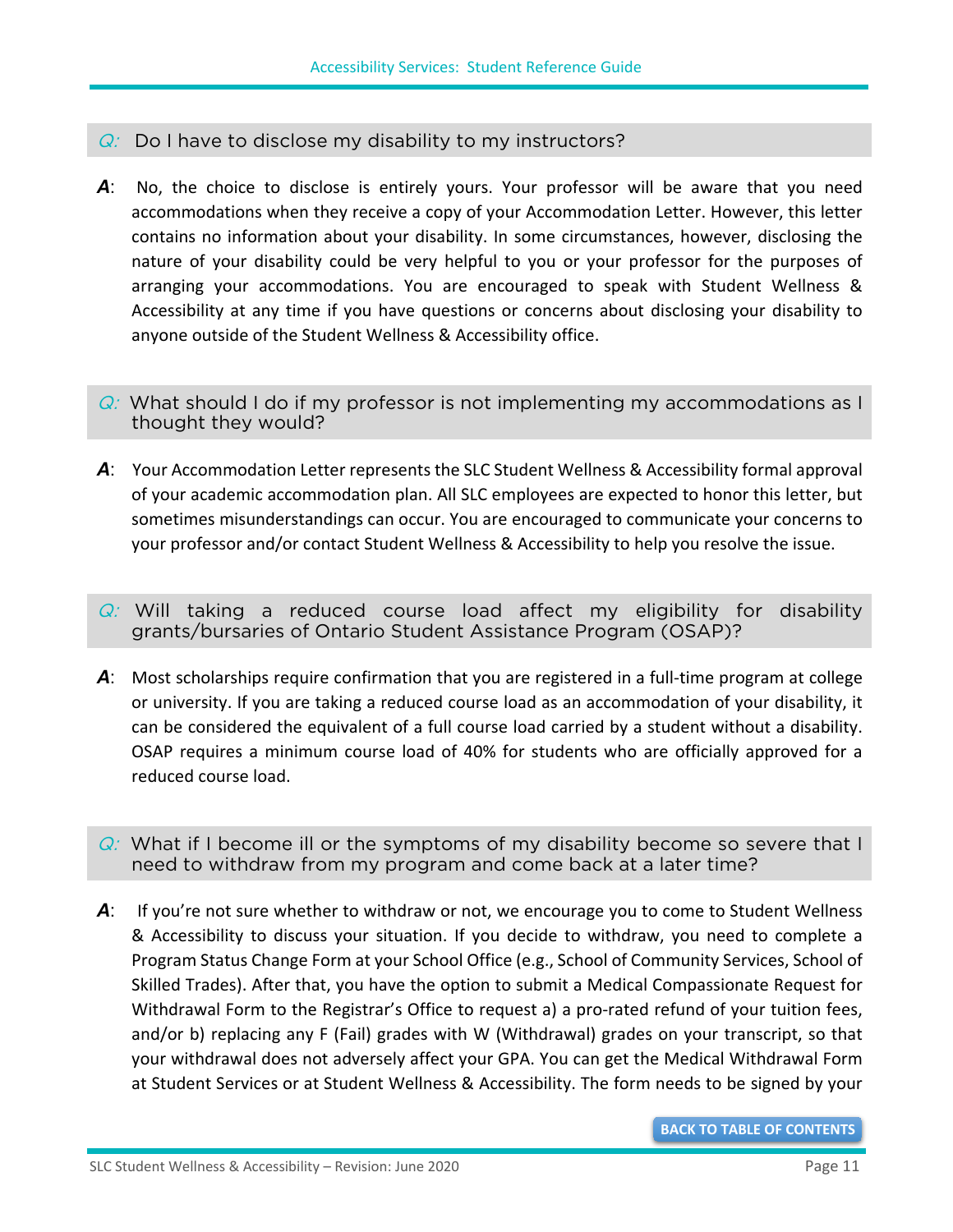physician, supporting the withdrawal on a medical basis. If you need help with this process, come to Student Wellness & Accessibility and we can assist you.

- $Q:$  What if I have a medical emergency and I miss a due date or a test?
- *A*: Contact Student Wellness & Accessibility to discuss your situation as soon as possible. When appropriate, we can make alternate arrangements with your professors. In these cases, we will need medical documentation about the period of time you were absent due to a medical condition.

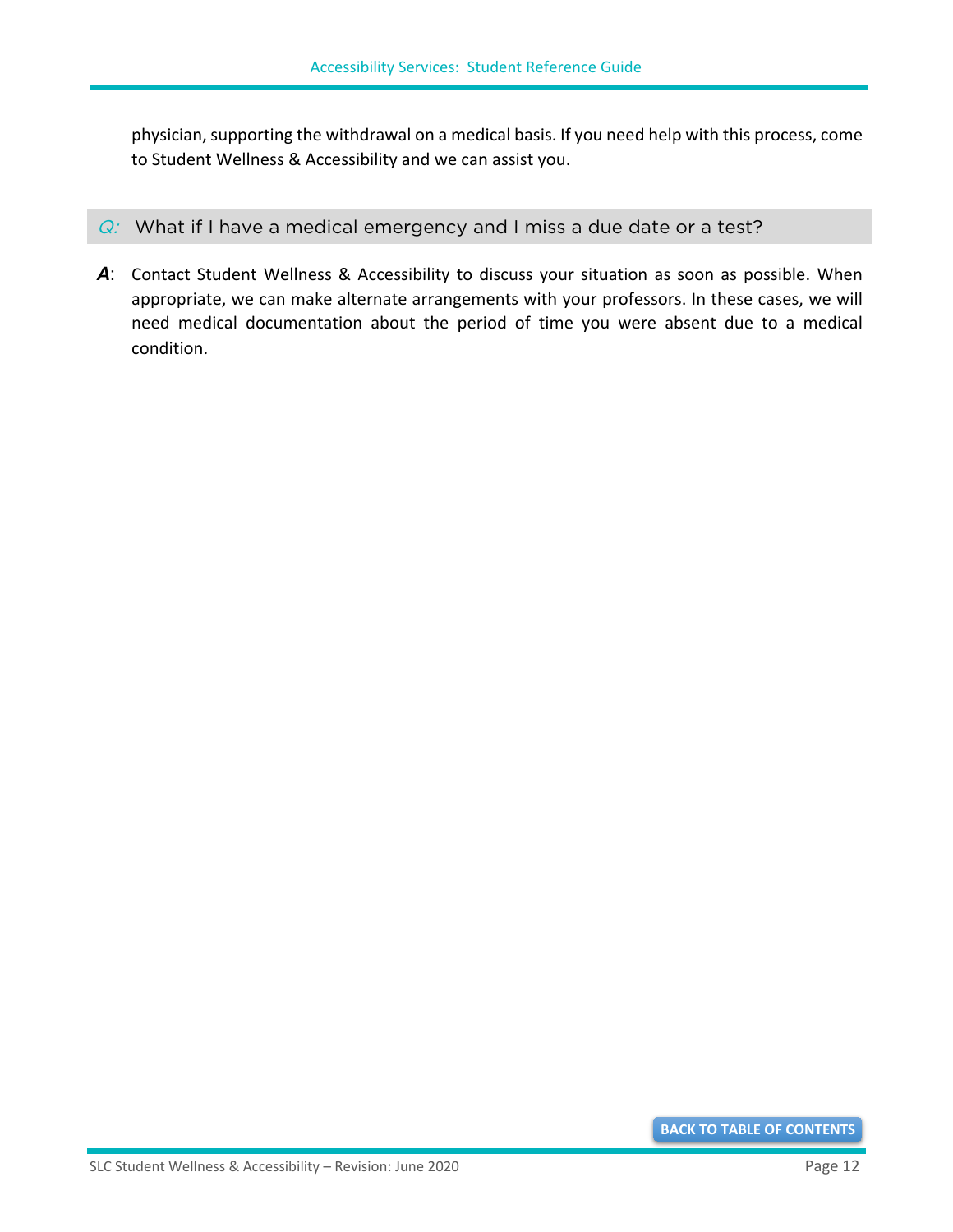## <span id="page-16-0"></span>STUDENT RIGHTS AND RESPONSIBILITIES

#### **Students with Disabilities at St. Lawrence College have a** *right* **to:**

- Equal access and equal opportunity to participate in the academic experience
- Be treated with dignity and respect regarding their disability, accommodation, and/or access needs
- Appropriate, individualized accommodation
- Protection and security of their personal, health, disability, and other confidential information
- Timely service provision
- Prompt, equitable investigation and resolution of concerns

#### **As a student with a disability, you have a** *responsibility* **to:**

- Provide Student Wellness & Accessibility with appropriate information and documentation from a regulated health professional relating to your needs.
- Participate in discussions regarding possible accommodation solutions, based on needs.
- Inform Student Wellness & Accessibility as soon as possible if your needs change or if difficulties arise so that other options or arrangements can be explored.
- Continually monitor your progress and self-advocate as needed.
- Inform Student Wellness & Accessibility if you are enrolled in on-line or Ontario Learn courses and would like those professors to have your Accommodation Letter.
- Inform Student Wellness & Accessibility of any changes in faculty and/or courses if you would like your Accommodation Letter to be implemented in those courses.
- Complete any necessary steps identified and discussed with Student Wellness & Accessibility to initiate your accommodations.
- Renew your Accommodation Letter with Student Wellness & Accessibility each semester/year as appropriate. The expiry date is indicated on your Accommodation Letter. Submit renewal requests online through [https://stlawrencecollege.ca/forms/accommodation-letter-renewal](https://stlawrencecollege.ca/forms/accommodation-letter-renewal-form/)[form/.](https://stlawrencecollege.ca/forms/accommodation-letter-renewal-form/)
- Notify Student Wellness & Accessibility if you would like to discuss the option of a reduced course load. Students with confirmed disabilities are permitted to take as low as 40% of a full course load, upon completion of required documentation with your Accessibility Advisor or Counsellor. Please note that there are financial implications of withdrawing from courses after the first drop deadline, which is usually two weeks after the start of each semester. Therefore, if you are considering this option, you are encouraged to contact Student Wellness & Accessibility as soon as possible.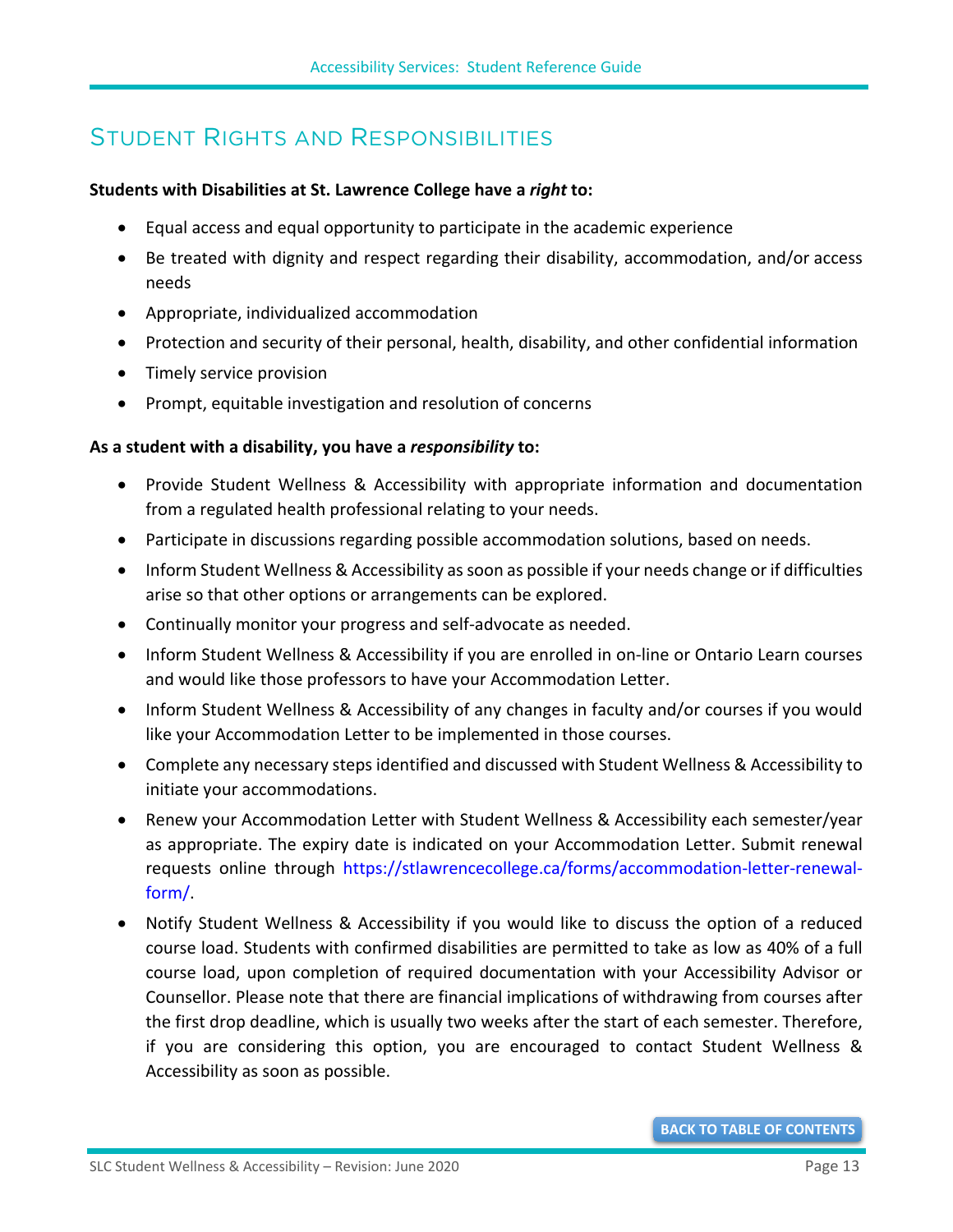- Notify Student Wellness & Accessibility if you require placement accommodations. To support smooth implementation of placement accommodations, notify Student Wellness & Accessibility no later than the semester prior to placement.
- If you require educational materials in an alternative format, submit an "Alternative Format Request Form" through [https://stlawrencecollege.ca/forms/alternative-format-textbook/.](https://stlawrencecollege.ca/forms/alternative-format-textbook/)
- Also, if my accommodation includes audio and/or video/ photo lecture recording:
	- $\circ$  I agree to focus my recording on course material being presented by faculty and any recordings I make in the classroom will be for my personal use in connection with my studies at St. Lawrence College.
	- o I agree to respect faculty's decision to prohibit recording of portions of classes that may involve personal discussion, self-disclosure, or students presenting material to the class. In such instances, I will work with my faculty to discuss alternative arrangements.
	- o I agree not to share, release, post, publish or alter the recorded information in any way without the prior and express written consent of faculty.
	- $\circ$  I will familiarize myself with all relevant provisions and comply with the Student Code of Conduct.
	- o I understand that I may be subject to sanctions / disciplinary action if found to be in violation.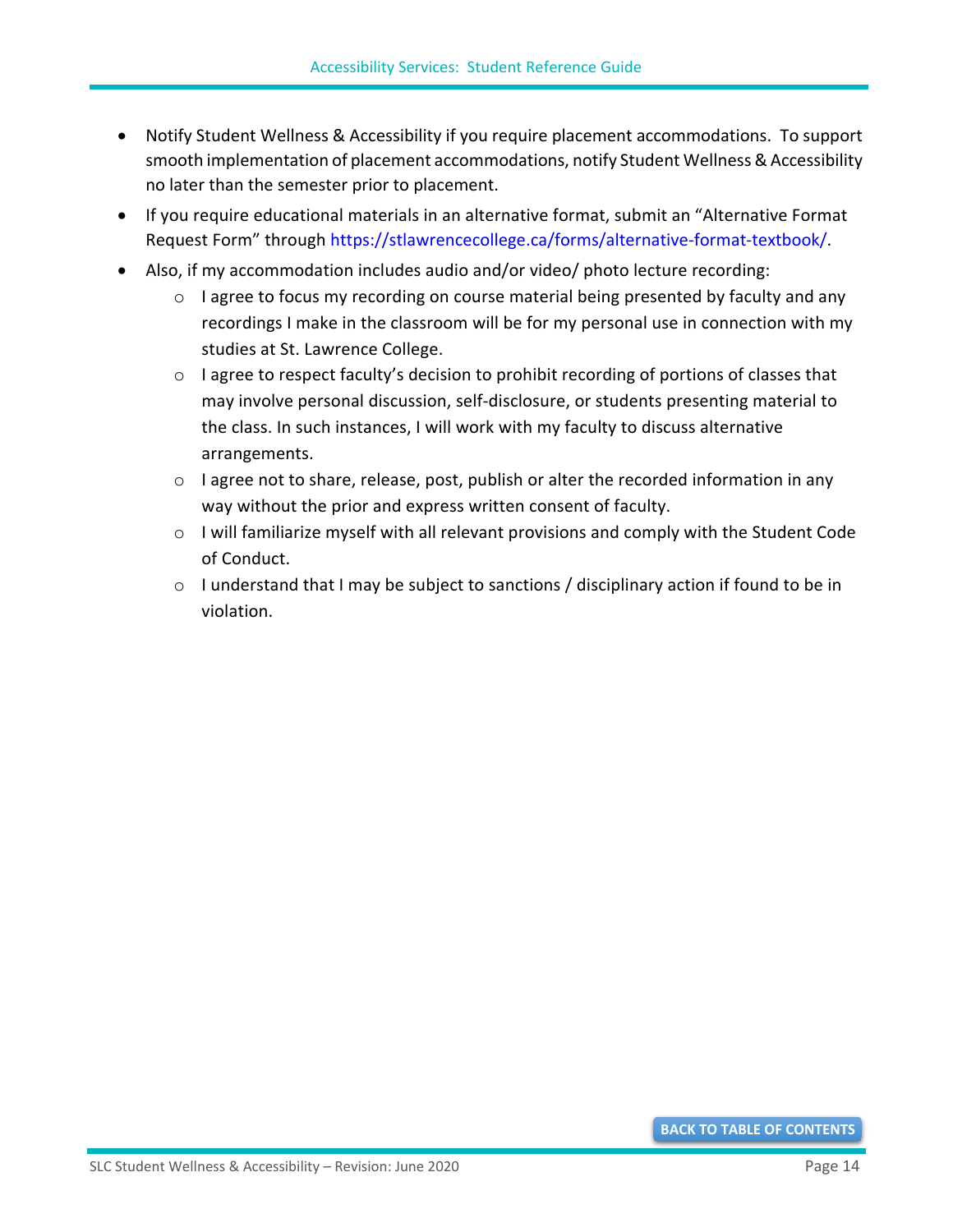## <span id="page-18-0"></span>STATEMENT OF CONFIDENTIALITY

Student Wellness & Accessibility collects and stores personal and health information as is reasonably required to provide disability-related services and is allowed under the authority of the *Personal Health Information Protection Act,* 2004.

Information pertaining to a student's disability, and/or functional limitations arising from a disability, specifically as it relates to accommodations in the academic context is collected. Information pertaining to a student's participation in academic studies at St. Lawrence College including name, birth particulars, contact information, emergency contacts and academic status is also collected.

Student Wellness & Accessibility collects this information for the following purposes:

- 1. To determine a student's eligibility for accessibility services
- 2. To design and approve appropriate individualized accommodation plans
- 3. To determine eligibility for funding supports (e.g., *Bursary for Students with Disabilities, Ontario Student Assistance Program – Ontario Student Assistance Program (OSAP))*
- 4. To facilitate referrals to on or off-campus supports

#### <span id="page-18-1"></span>Confidentiality and Protection of Information

The College is committed to maintaining confidentiality when providing academic accommodations and related support services to students with disabilities. All information provided by students including written documentation related to their disability and information disclosed by students to Student Wellness & Accessibility staff personnel in appointments, emails or phone calls is held in strictest confidence. Discussion or clarification of your accommodations with other staff or faculty may need to done by Student Wellness & Accessibility for the sole purpose of implementing your accommodations efficiency and effectively.

Student paper records are maintained in locked file cabinets in the Student Wellness & Accessibility office and are accessed only by Student Wellness & Accessibility employees. Student Wellness & Accessibility also stores student electronic records on an encrypted, secured server that is maintained by Information Technology Services. Only Student Wellness & Accessibility staff is authorized access to these student electronic records.

Student Wellness & Accessibility maintains records for 10 years after the last contact with the service before being destroyed. This enables students to access their file with Student Wellness & Accessibility for various purposes for a period after leaving St. Lawrence College, such as applying for admission to other academic institutions or accommodation on professional qualifying exams.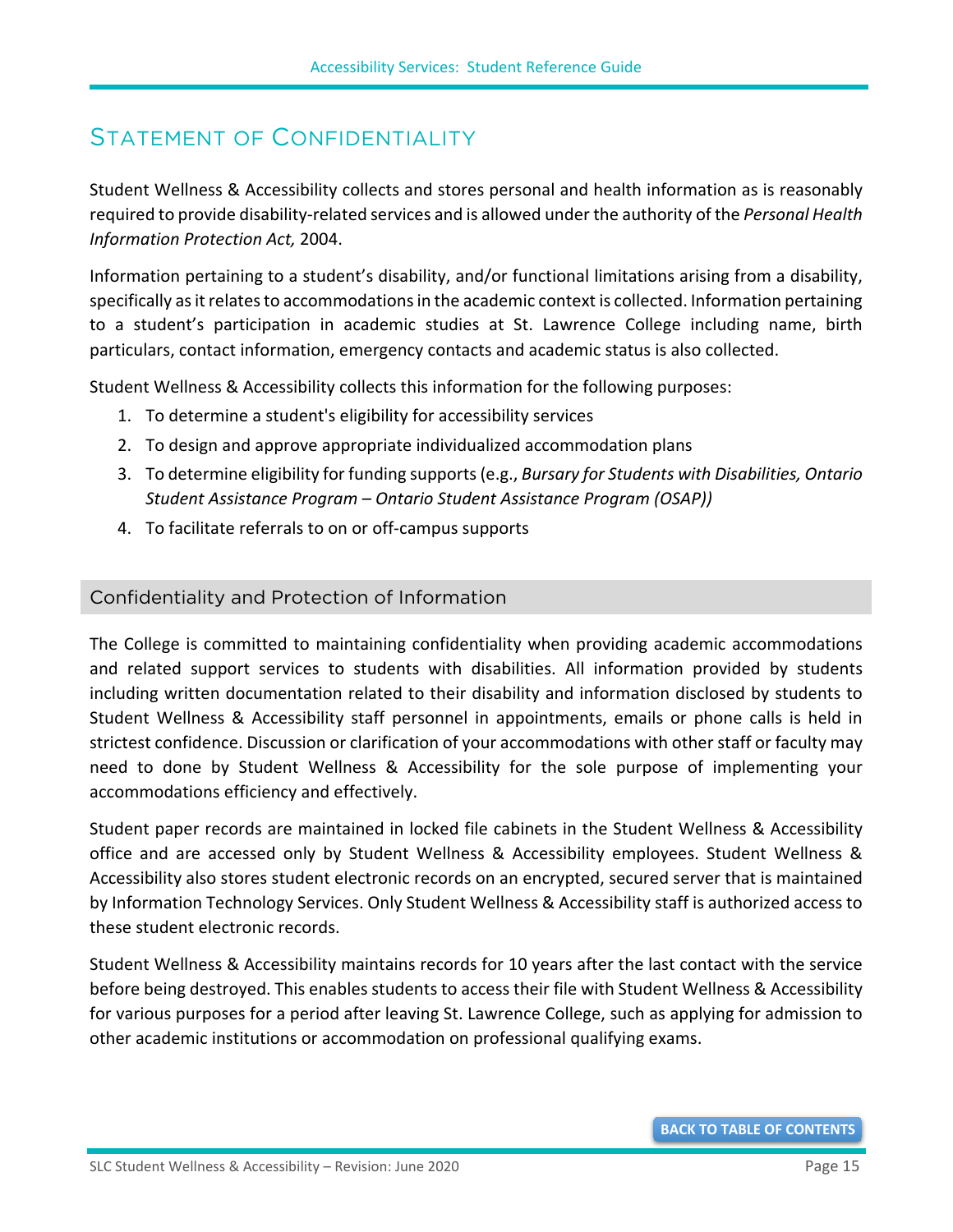#### <span id="page-19-0"></span>Sharing and Exchange of Personal, Health or Disability-Related Information

#### <span id="page-19-1"></span>Outside of Student Wellness & Accessibility

No information about a student's disability and/or their registration with Student Wellness & Accessibility is shared with others at St. Lawrence College, without the student's explicit consent, including with professors, teaching assistants, staff in academic departments, Student Awards, Registrar's Office, Residences or other units.

Students are not required to share *any* information about their disability or health condition with anyone outside of Student Wellness & Accessibility.

Information about a student's disability/health condition, their registration with Student Wellness & Accessibility and/or their receipt of academic accommodations does not appear on any official file with the College, including transcripts or degree documents.

#### <span id="page-19-2"></span>**Disclosure**

There are some exceptions where Student Wellness & Accessibility may be required by law or statue to share information about students registered with its services. These exceptions include:

- If there is a known risk of serious harm to the student or another person
- In the case of apparent, reported, suspected or potential child abuse or neglect
- In response to a court order or summons for records or testimony
- If a student reports sexual abuse by a Regulated Health Care Professional
- For the purpose of contacting a relative, friend or potential substitute decision-maker if the student is injured, incapacitated, or ill and unable to give consent personally
- If the student is known to be involved in a fraud investigation
- For the purpose of a proceeding or a contemplated proceeding in which Student Wellness & Accessibility is expected to be a party or a witness if the information relates to or is a matter at issue in the proceeding

Consent forms to grant any sharing of their personal, health or disability-related information are available from Student Wellness & Accessibility staff as needed.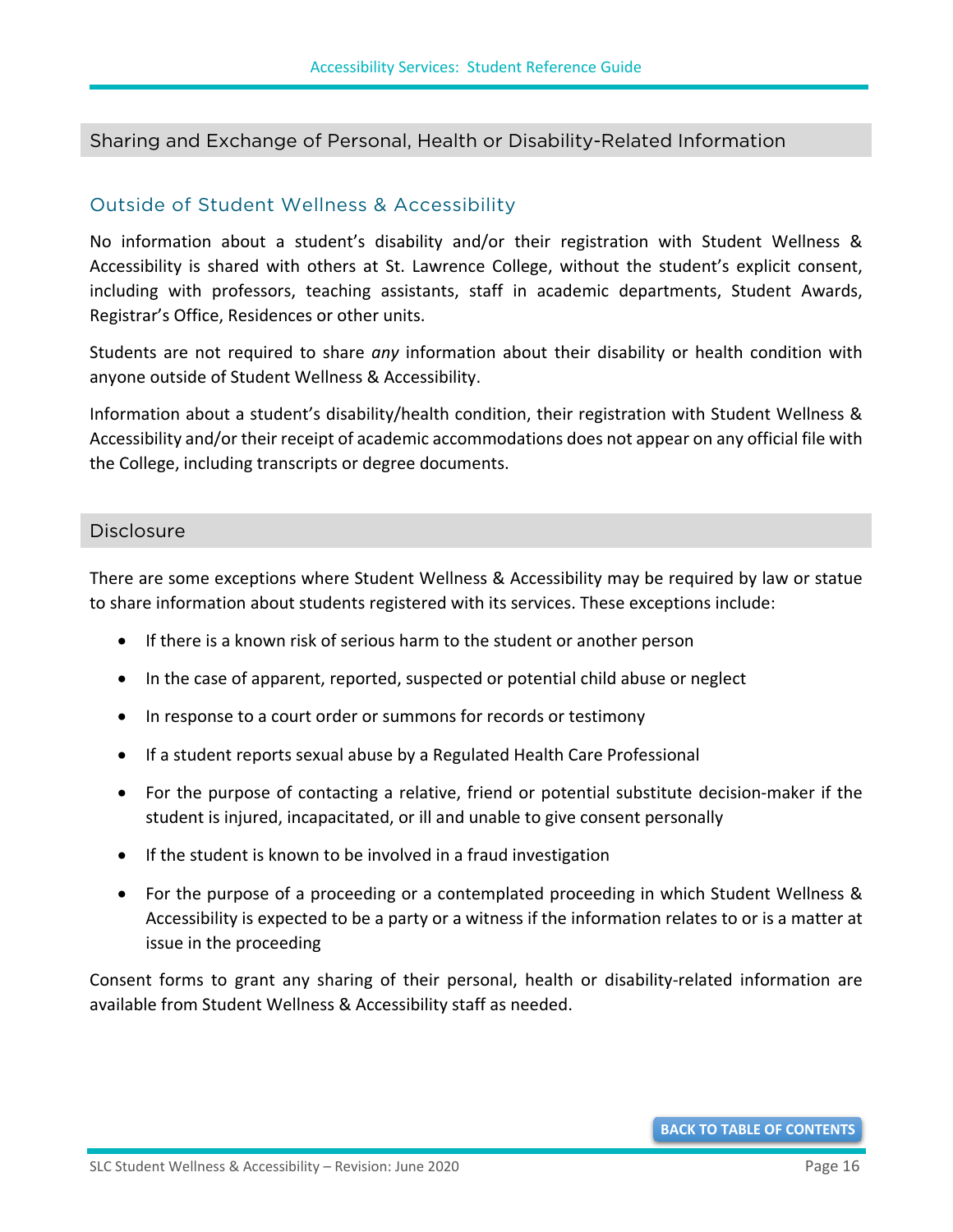## <span id="page-20-0"></span>ADDITIONAL SUPPORT SERVICES AT SLC

Outside of the office of Student Wellness & Accessibility, there are many services offered to support learning.

#### <span id="page-20-1"></span>Academic Support Centre

Are you looking to improve/enhance your writing, math, or science skills? The Academic Support Centre is here to help. They offer a safe, friendly, and collaborative learning environment for you to develop your abilities and strengthen your confidence. Their team is happy to assist you with a variety of different topics and can offer free one-on-one or group tutoring sessions. They welcome students from all programs. To find handouts and reference materials or to inquire about our services, please visit [slc.me,](https://slc.me/) or visit the Academic Support Centre located in or near the library on your campus.

#### <span id="page-20-2"></span>Student Success Facilitators

Worried about how to study effectively? Not sure who to talk to about finances? Wondering how to cope with learning lots of new material? Student Success Facilitators (SSF) provide support and resources to help you achieve your academic and personal goals. They work closely with faculty and College services to ensure that you have a positive learning experience. They also assist you with adjusting to college life, finding College resources, obtaining a peer tutor, becoming a peer tutor, understanding how to develop the academic skills you will need, and more.

- Development of effective learning and study strategies check out their learning resources: [https://www.stlawrencecollege.ca/campuses-and-services/services-and-facilities/student](https://www.stlawrencecollege.ca/campuses-and-services/services-and-facilities/student-success-facilitators/learning-resources/)[success-facilitators/learning-resources/](https://www.stlawrencecollege.ca/campuses-and-services/services-and-facilities/student-success-facilitators/learning-resources/)
- Information and referral to College resources and services
- Academic advising
- Peer Tutoring
- Help with adjusting to college life
- Resources for finances

#### <span id="page-20-3"></span>Peer Tutoring

If you are having difficulty in one or more of your courses, the Peer Tutoring Program may be of benefit to you. Peer Tutors provide practice and review of course material to help students enhance their understanding of the course content.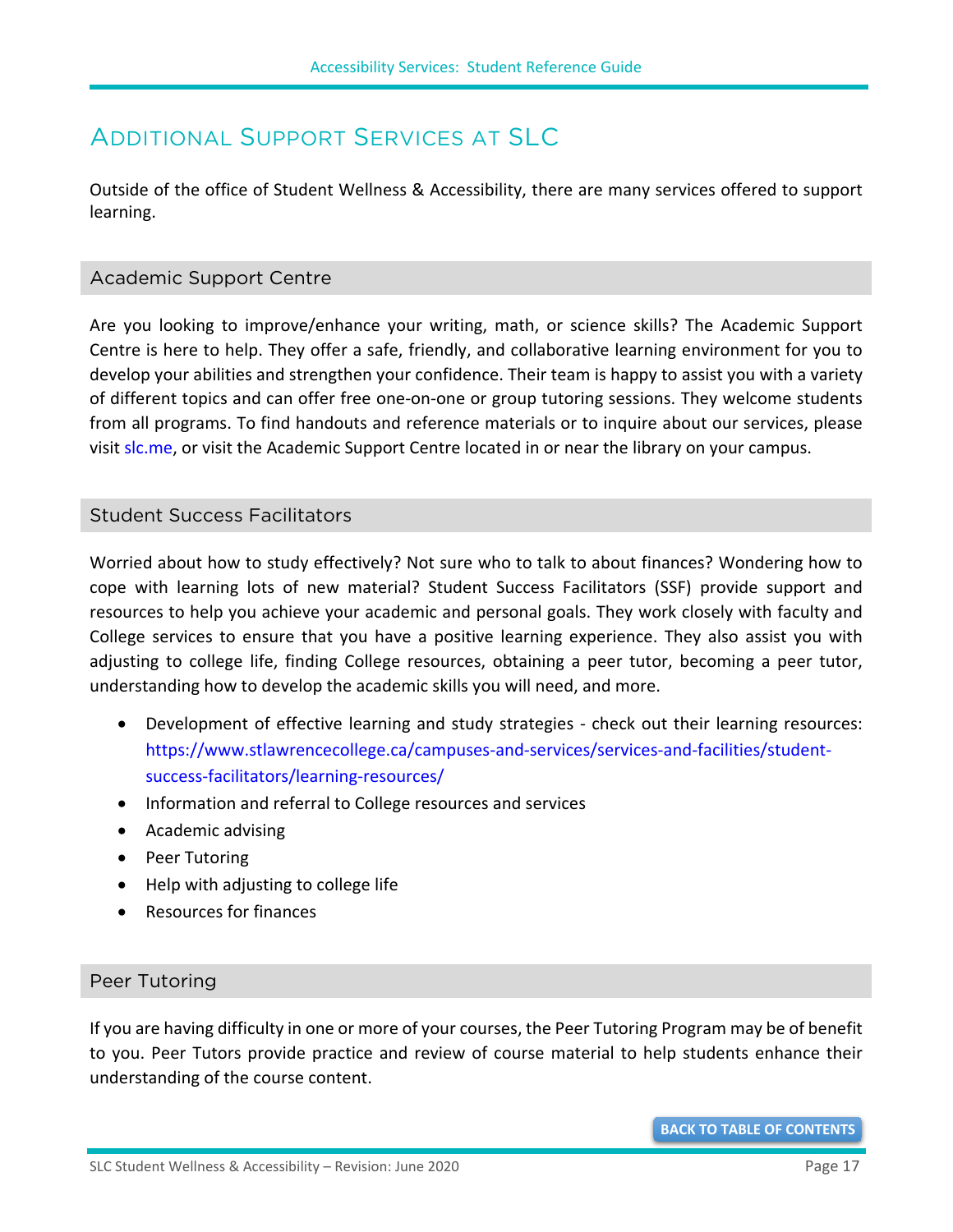Peer Tutoring is available for most courses in most programs but is subject to Peer Tutor availability.

At St. Lawrence College, Peer Tutors may work individually or with small groups of students. Peer Tutoring is a paid Student Bursary position. Peer Tutors may opt to accumulate hours towards a Student Life Credit instead of being paid.

Students who are strong academically in their courses may be interested in becoming a Peer Tutor. Peer Tutors should possess excellent communication skills and a friendly, helpful attitude. The rewards of becoming a Peer Tutor include extra income, excellent experience, reinforcement of your own knowledge and the satisfaction of helping others.

If you are interested in receiving Peer Tutoring or would like to become a Peer Tutor yourself, please learn more by visiting the following site:

<span id="page-21-0"></span><https://www.stlawrencecollege.ca/campuses-and-services/services-and-facilities/peer-tutoring/>

#### Appeals

St. Lawrence College is committed to fairness and requires adherence to policy in decisions affecting students. The goal of the Academic Appeal Procedure is to seek resolution when a student feels that they have not been treated fairly with respect to academic policy. Academic appeals provide a mechanism for reasonable review of academic decisions. A student who feels that a College policy has been violated or that a decision is excessive or unwarranted may appeal the academic decision. If you would like more information about the Academic Appeal Procedure, please contact the Student Rights and Responsibilities Officer (below).

#### **Student Rights & Responsibilities Officer**

Anya Brooker [abrooker@sl.on.ca](mailto:abrooker@sl.on.ca)

**Academic Appeal Procedure**

[https://www.stlawrencecollege.ca/about/college-reports-and](https://www.stlawrencecollege.ca/about/college-reports-and-policies/academic-policies/academic-appeals/)[policies/academic-policies/academic-appeals/](https://www.stlawrencecollege.ca/about/college-reports-and-policies/academic-policies/academic-appeals/)

#### <span id="page-21-1"></span>Behavioural Intervention Team (BIT)

The top priority of the SLC Behavioural Intervention Team is the safety and well-being of students, staff, faculty and the college community. The team wants to be notified of individuals on campus who are

**[BACK TO TABLE OF CONTENTS](#page-0-0)**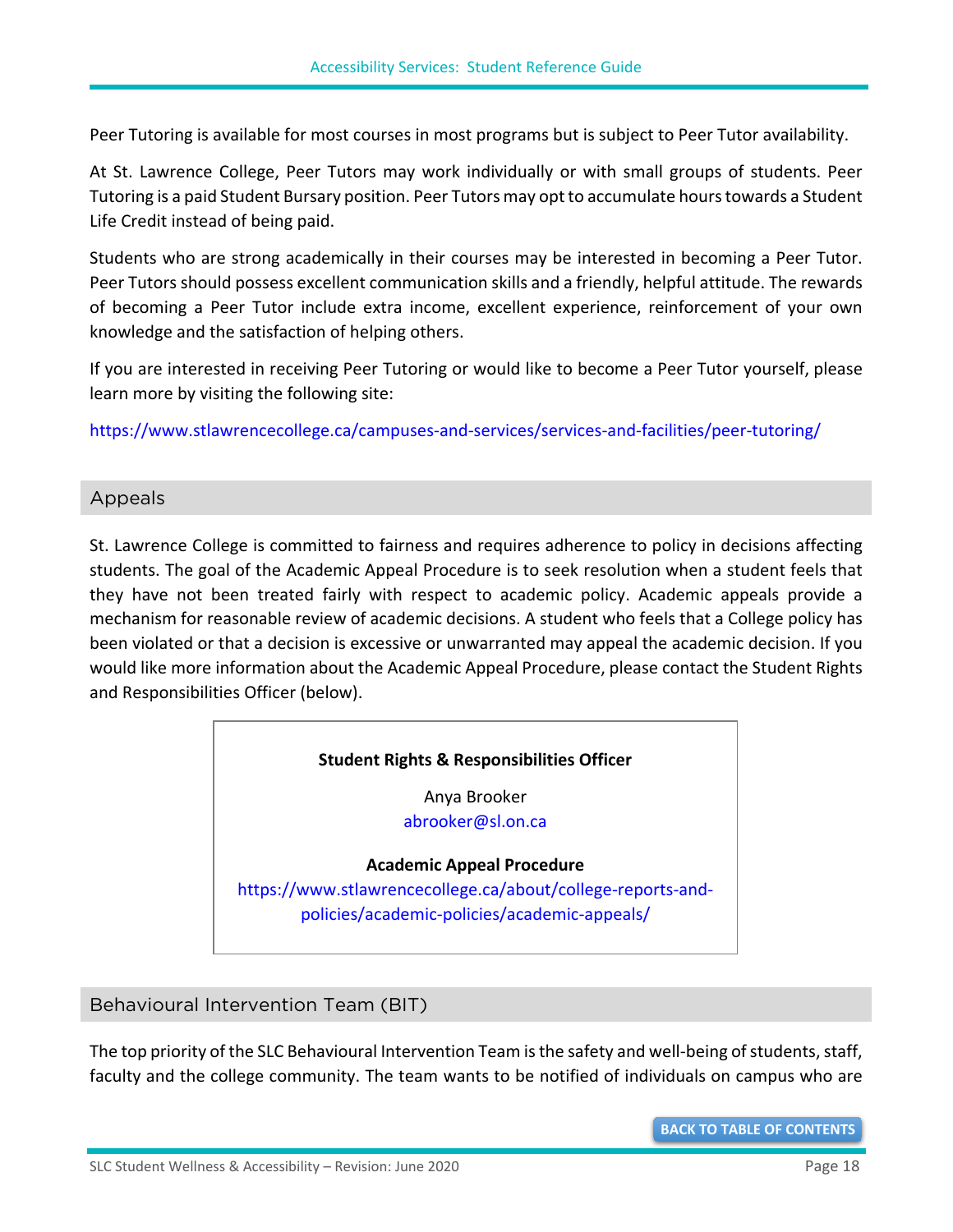experiencing distress or jeopardizing campus safety. As a team they coordinate resources and facilitate a caring, restorative approach to best assist the individual of concern. You can make a report anonymously online, or contact the BIT directly to voice your concern.

#### To learn more, visit:

<https://www.stlawrencecollege.ca/campuses-and-services/services-and-facilities/report-a-concern/>

#### <span id="page-22-0"></span>OSAP (Ontario Student Assistance Program)

*All information is interpreted from the OSAP website and is subject to change without notice.*

OSAP is a mix of grants and loans for students to supplement the financial resources you have available to aid with the costs of your post-secondary education. Through one OSAP application, you have access to this mix of different financial aid programs, depending on your circumstances.

OSAP is open to Ontario residents who are a Canadian Citizen, permanent resident or protected person. If your home is in another province, contact your Provincial Ministry of Education for information about their student aid programs.

Students with disabilities may also be eligible for additional funding supports. Please discuss your eligibility with your Accessibility Advisor or Counsellor.

As a government program, OSAP is not intended to meet all your educational and living costs, you are expected to help pay for your studies. What OSAP aims to provide is equality of opportunity for all Ontario students who wish to pursue post-secondary studies.

**It is of the utmost importance to keep your contact information updated with [OSAP](https://www.ontario.ca/page/osap-ontario-student-assistance-program) and th[e National](https://csnpe-nslsc.cibletudes-canlearn.ca/Eng/Default.aspx)  [Student Loans Service Centre](https://csnpe-nslsc.cibletudes-canlearn.ca/Eng/Default.aspx) (NSLSC).** Failure to keep updated contact information can result in missed information from the National Student Loans Service Centre and OSAP that could lead to problems with your current or past student loans. You can also contact NSLSC by calling 1-888-815- 4514.

#### **SLC Financial Aid/OSAP Offices**

**Brockville Campus** 613-345-0660, ext. 3230 [osapb@sl.on.ca](mailto:osapb@sl.on.ca)

**Cornwall Campus** 613-933-6080, ext. 2722 [osapc@sl.on.ca](mailto:osapc@sl.on.ca)

**Kingston Campus** 613-544-5400, ext. 5503 [osapk@sl.on.ca](mailto:osapk@sl.on.ca)